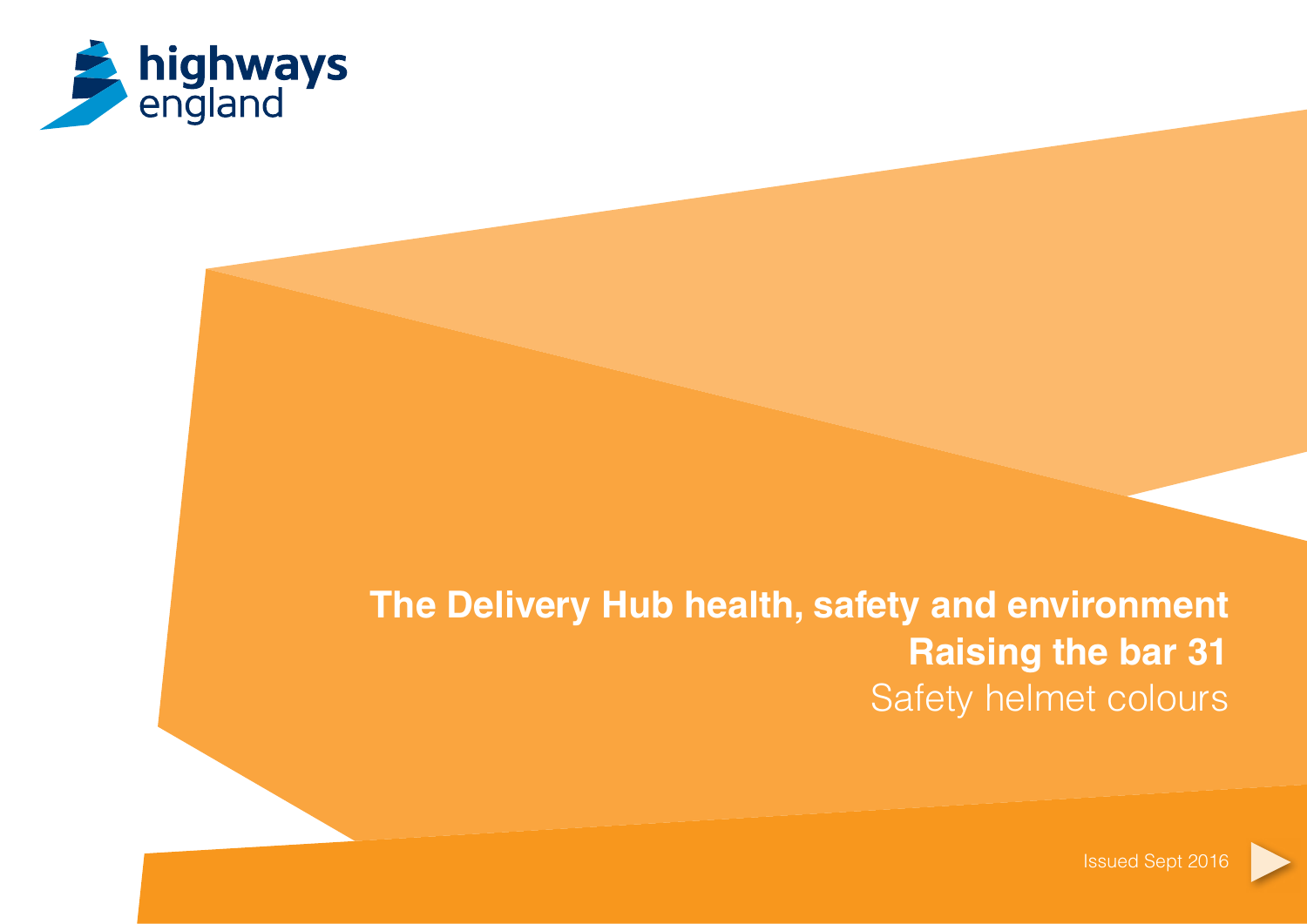# **Contents**

**[Objective](#page-2-0) [Background](#page-3-0) [Minimum Requirements](#page-4-0) [Other Information](#page-4-0)**



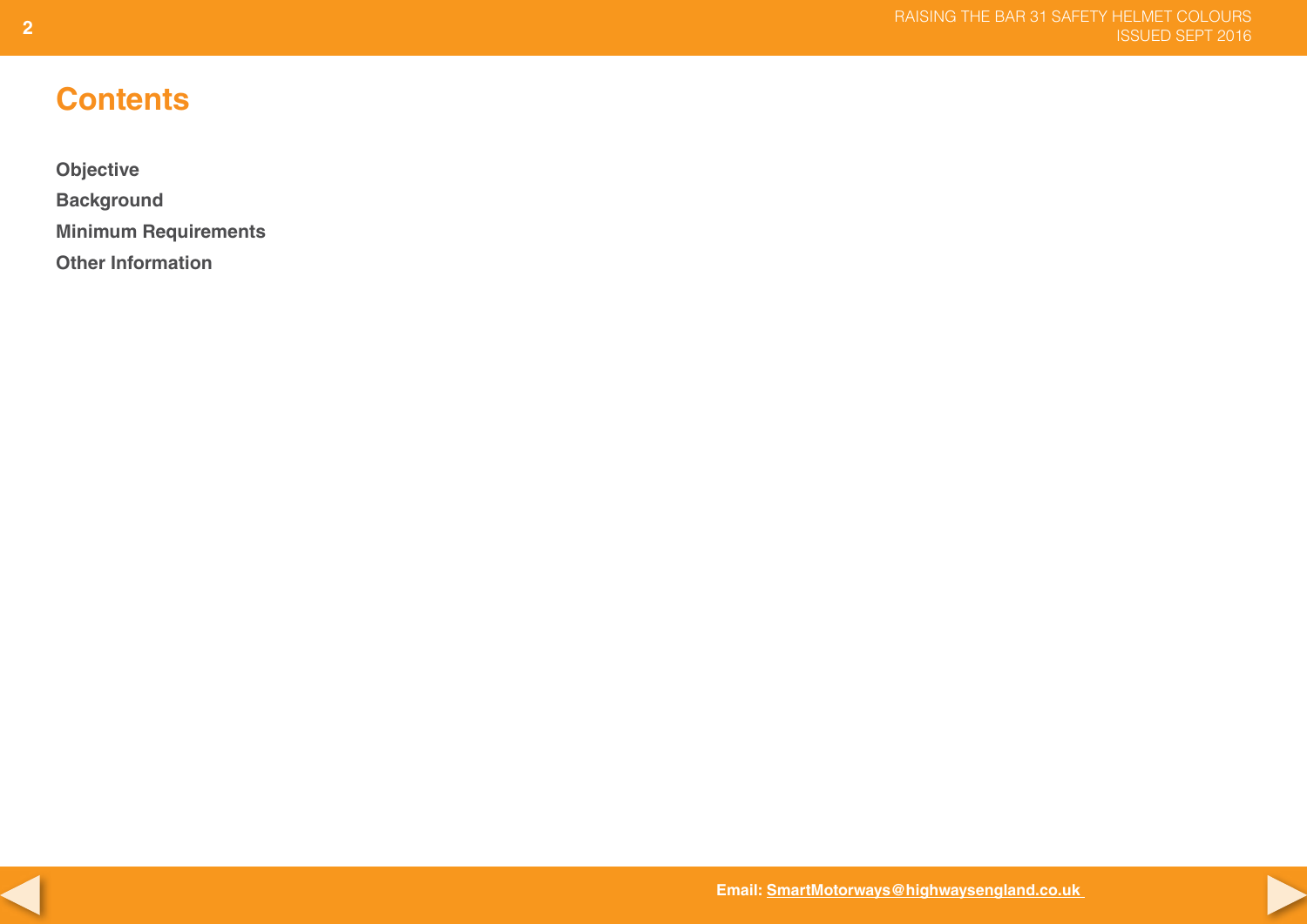### <span id="page-2-0"></span>**Objective**

To achieve a common safety helmet colour standard to realise the following benefits;

- A single standard that can be adopted by all Highways England construction and maintenance contractors. At present contractors specify different requirements on helmets as there is no industry agreed standard.
- **More clearly identifying peoples roles through helmet colour which** indicates the level of responsibility on site. It fosters pride in the wearing of a specific hat colour as a badge of responsibility.
- Reduced costs as companies will no longer have to buy different coloured helmets for different jobs.



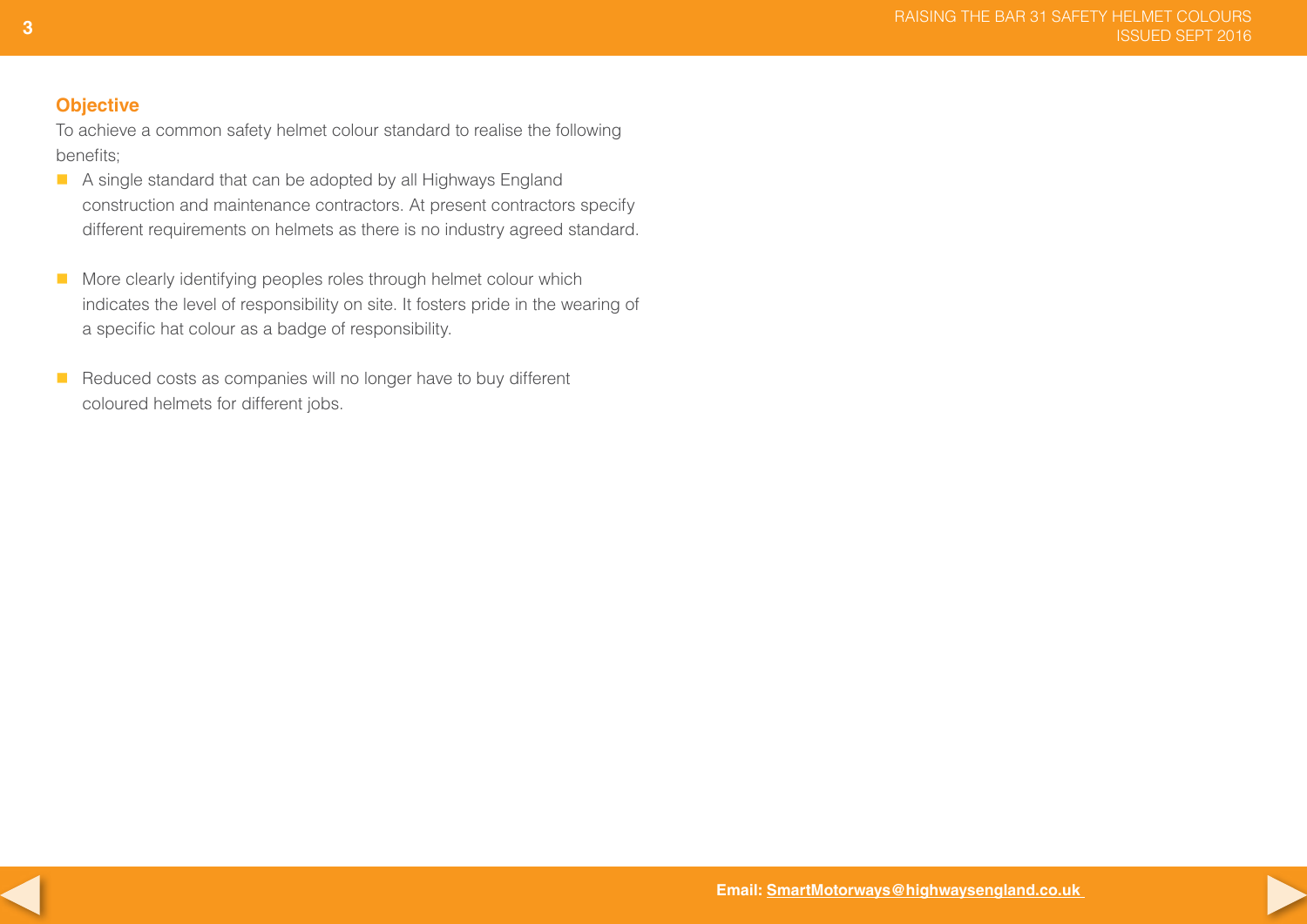#### <span id="page-3-0"></span>**Background**

There are currently a number of different approaches to safety helmet colours:

- Research has found that while most sites  $/$  contractors have a policy on helmet colours, sites / contractors were often implementing different approaches
- Individual contractors have introduced job identified safety helmet colours in their PPE Standard.
- Network Rail has specific requirements regarding safety helmet colours on or near the line side (white for general use or blue for inexperienced people / visitors).
- $\blacksquare$  This inconsistent approach is confusing and potentially dangerous.
- On smaller sites a colour standard may be impractical, in these cases we advise using a default colour of white as is general current practice.

Build UK which represents many of our construction contractors and trade bodies has produced an industry standard to address these issues. A hub collaborative working group representing Major Project and Operations contractors has agreed that we should align our approach to this standard.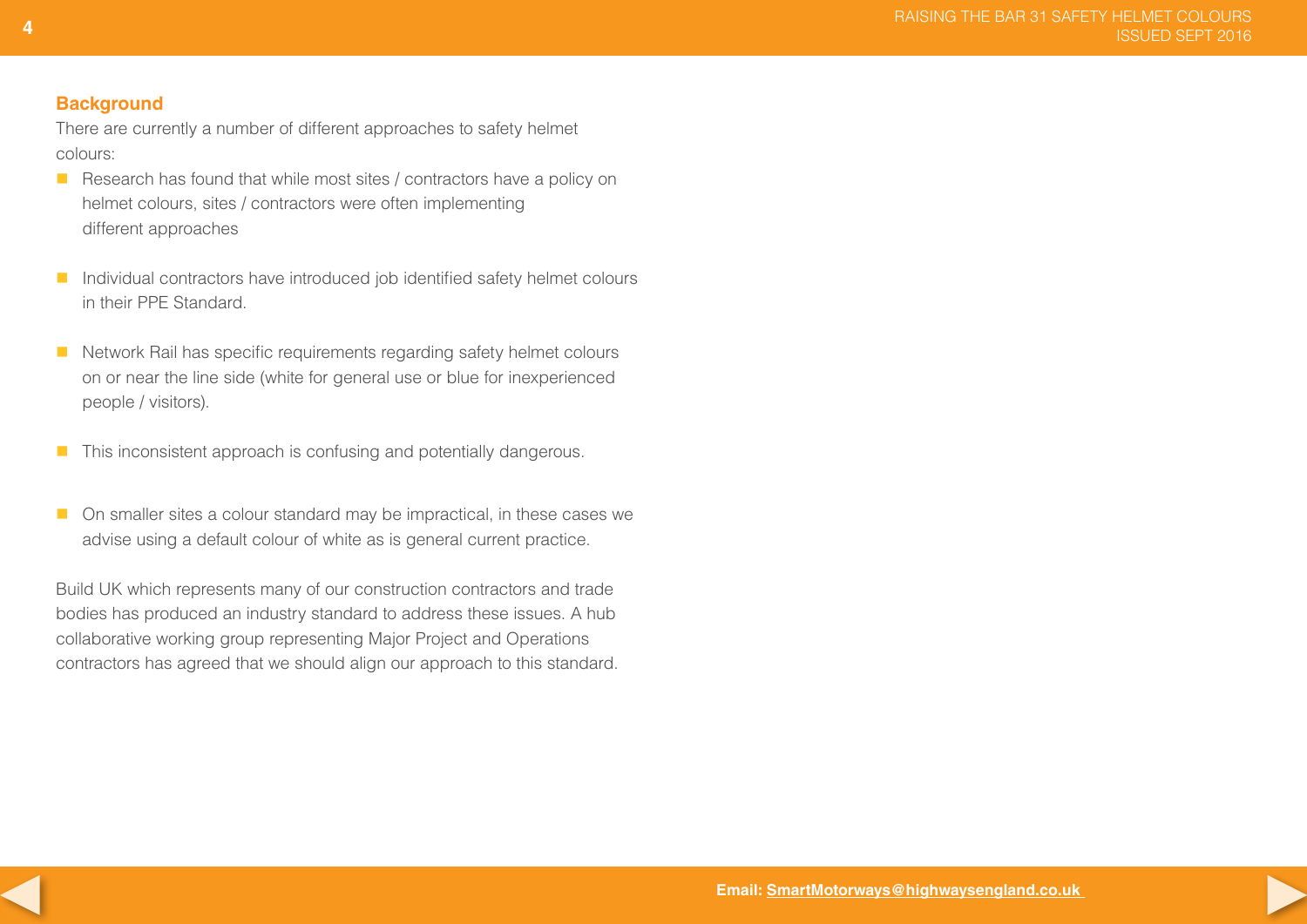## <span id="page-4-0"></span>**Minimum requirements Safety helmet colours**

Highways England construction and maintenance sites that adopt a helmet colour code for specific roles are to use the following colours from 1 January 2017. This quide aligns to BuildUK and Network Rail requirements.



**Black** Site Supervisors



#### **Blue**

Inexperienced Person / Visitor Issue will be determined following an assessment of an individuals experience at site induction. Applies to all including suppliers, clients and others.



**Orange** Slinger / Signaller



#### **White**

General Use (Including sites where colour coding impractical), Manager, Client, Competent Operative

 $\blacksquare$  Reflective markings and role specific helmet decals are permitted;





First Aid **First Aid Fire Marshall** 

- Coloured high visibility vests are permitted to identify other roles e.g. vehicle marshall
- **Helmets must meet BS FN 397**
- Network Rails PPE standard allows only white and blue helmets.

### **Other information**

■ BUILD UK Helmet colour standard:https://www.gov.uk/government/ uploads/system/uploads/attachment\_data/file/554035/B31\_Safety\_ Helmet\_Colours\_Sept\_2016.pdf